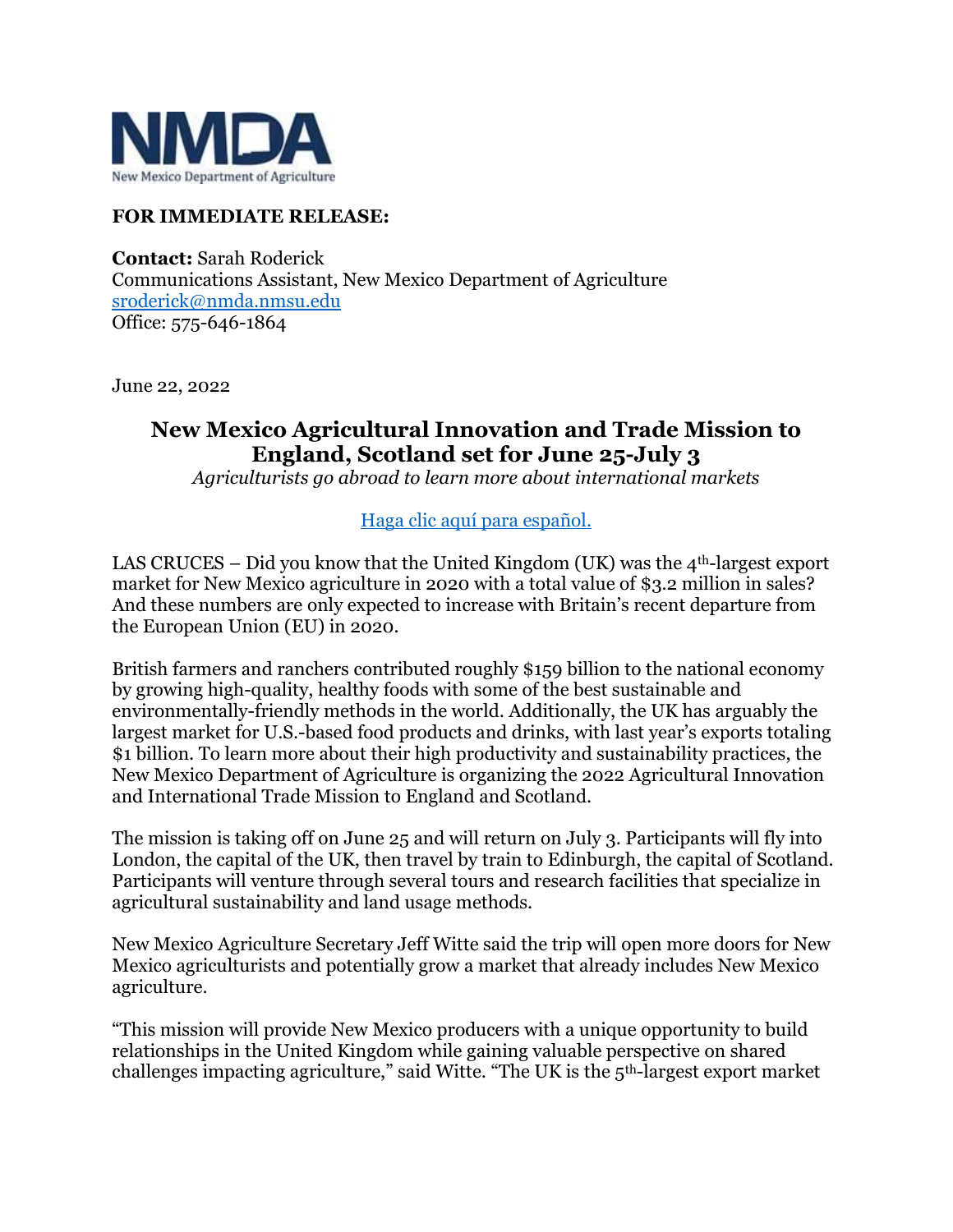on average for New Mexico agriculture, with a total value of \$3.2 million sales, making the UK our 4<sup>th-largest</sup> agricultural export destination in 2020."

With over 30 participants, this trip will provide an opportunity to bring back knowledge of the international market to various communities throughout the state. The New Mexico Agricultural Leadership program was also invited to join the trip, as the program is committed to developing knowledgeable, multicultural leaders within the food, agriculture and natural resource industries of New Mexico. Tina Wilson, program specialist senior and coordinator for the New Mexico Agriculture Leadership Program, said she is most excited to see what opportunities this trip will not only bring to the program but to the New Mexico market.

"The New Mexico Agricultural Innovation and Trade Mission to England and Scotland is an important step in creating new relationships and expanding into new markets for New Mexico producers," said Wilson. "Trip participants will not only expand export opportunities but will also gain a deeper understanding of agriculture in the United Kingdom."

With a market similar to the United States, this mission is expected to create international relationships and gain a deeper understanding of large population agriculture, as the UK encompasses 93,628 square miles and holds a population of 67 million. In comparison, New Mexico has a total area of 121,967 square miles and a population of 2.12 million.

For more information regarding the mission, please email Maggie Long, New Mexico Department of Agriculture, at [malong@nmda.nmsu.edu.](mailto:malong@nmda.nmsu.edu)

*###*

Find us at: **Please bookmark the new NMDA website:** [NMDeptAg.nmsu.edu](https://nmdeptag.nmsu.edu/) Facebook, Twitter and Instagram: @NMDeptAg YouTube: NMDeptAg LinkedIn: New Mexico Department of Agriculture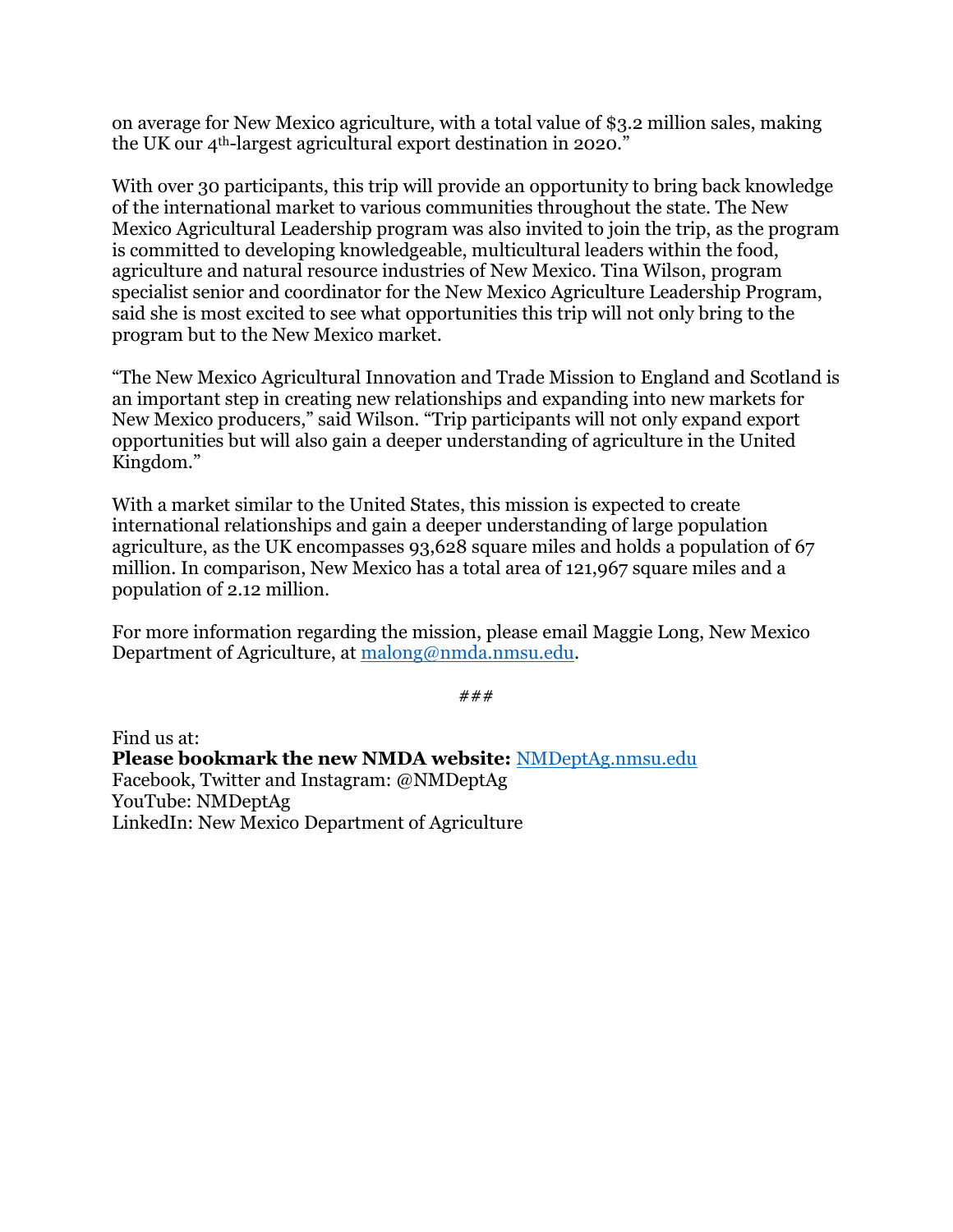

Cutline: One of

the largest agricultural commodities in New Mexico is chile. New Mexico is the No. 1 chile-producing state in the nation. Over 30 New Mexicans will participate in the 2022 Agricultural Innovation and International Trade Mission to England and Scotland June 25-July 3, which is expected to create more export opportunities for New Mexico products like chile. (Photo courtesy of New Mexico Department of Agriculture)